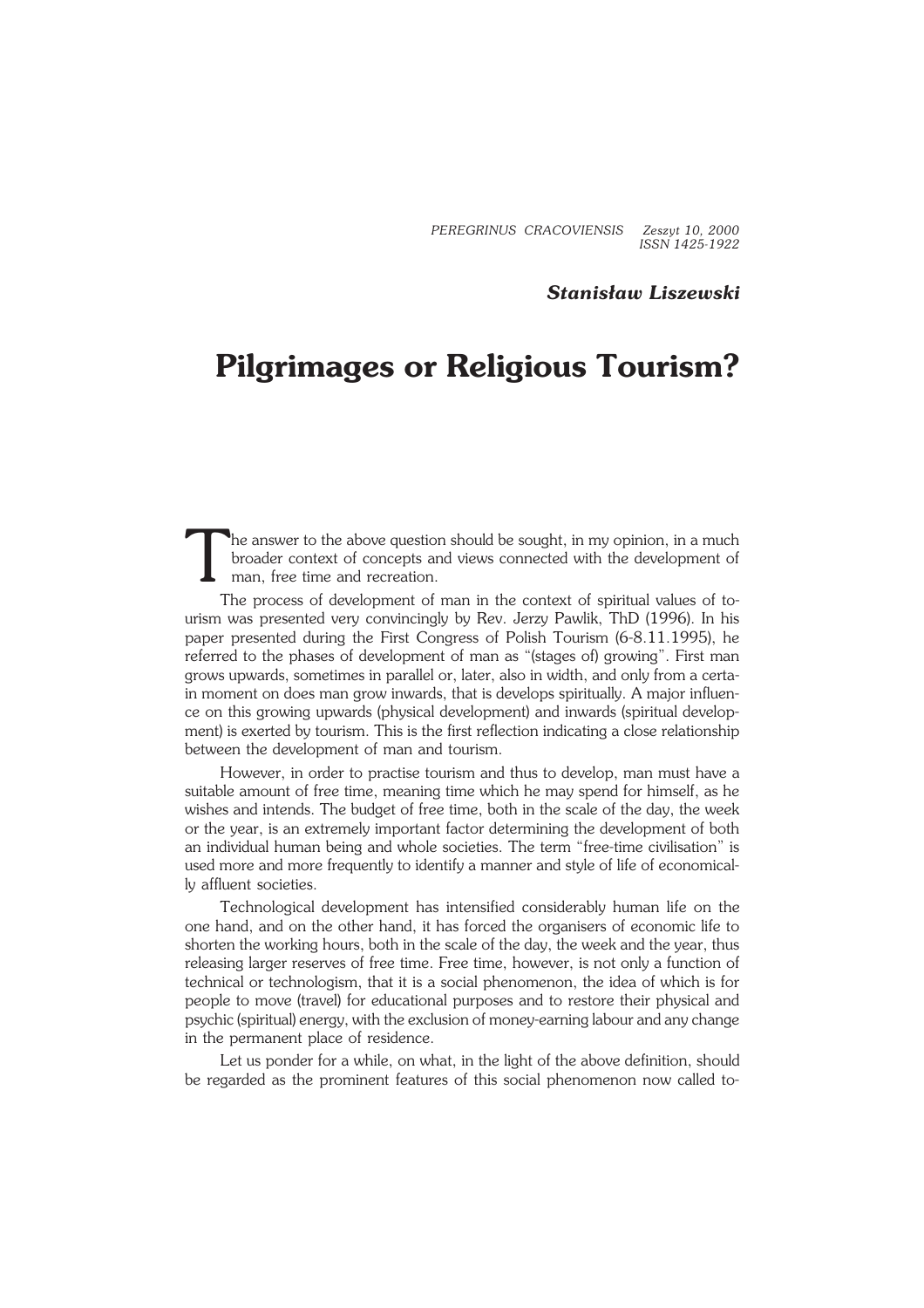urism. Having considered it, one can decide, without the risk of making a major error, that the features of tourism include a temporary change in place of stay, specific motives for travelling and characteristic objectives.

Tourism is related to temporarily changing the place of one's permanent stay that is travelling. Travels can be effected by any means of transport now available, from walking on foot, to the most modern aeroplane, or in the future, as engineers are telling us, spaceship. The duration of such travels is not defined, although a dozen or so years ago it was considered that it had to include at least one night's accommodation away from home.

An important determinant of tourist travel is the motive behind it or the level of energy in man, not defined very precisely now, which makes him take a back− pack, a bag or a suitcase, and leave home to make a journey not in order to earn money or do business but for some other purposes. But what purposes? Resear− chers studying the motivation behind tourist trips give a very long list of these. The top places are always occupied by motivation connected with the revival of physical energy (recreation, health improvement), restoration of psychic energy (escape from the working or living environment, meditation, prayer), but, above all, educational (seeing new landscapes, countries, customs, meeting people, etc.). Some also see a strong connection in terms of motivation between travelling and the season of the year, anniversaries, celebrations, etc. Quite often, the awakening of nature in the spring or autumn nostalgia motivate people to travel. A strong motive for tourist travels today is also to stay in certain fashionable countries, regions or places.

In addition to the temporary change of the place of stay or the motives deter− mining these changes, a feature of the tourist movement is its aim. Like in the case of motivation, also the aims of tourist travels vary. Quite often the aim of a travel is recreation, both passive (a stay at the seaside) and active (walking in the mountains, riding a bicycle, etc.). This serves the purpose of regenerating one's physical energy and, using the term, used by Rev. Pawlik, of "growing upwards" that is becoming physically fit.

Another group of tourist trips includes trips to regenerate the psychic energy of man. Examples include both trips the objective of which is to visit sacred placed, as well as an escape from civilisation, especially from the everyday environment or, on the contrary, looking for places or environments which make it possible to boost one's ego socially or intellectually.

The aim of travels considered as tourist travels, whether main or additional, is always, however, education. Travelling away from the place of one's permanent residence, man learns, consciously or subconsciously about new landscapes, meets new people, finds out about their living conditions, religions, customs, clothes, cuisine, etc., not to mention their values of material and spiritual culture, which are often the main purpose behind travelling.

Taking a tourist trip with a specific aim in mind, suitably motivated, one moves in geographical space, organising this space for the needs of various forms of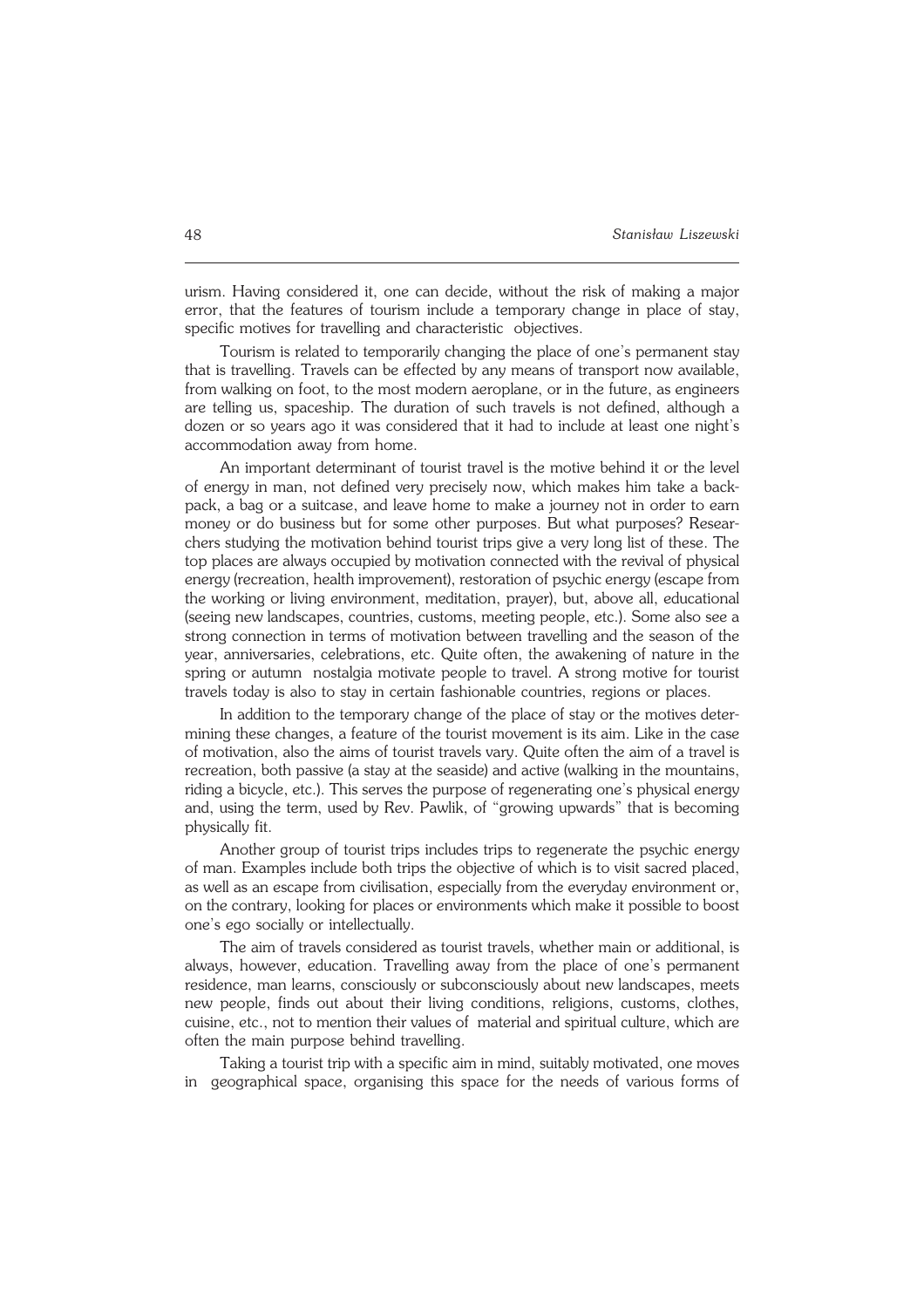tourism. The geographical space in which man moves and stays for tourist purpo− ses, is sometimes called the "tourist space", and the type of human activity and the aim of stay makes it possible to identify several types of such space. We can distin− guish the following types of space, from the least to the most transformed and developed by man in terms of tourism: exploration, penetration, assimilation, colo− nisation and tourist urbanisation.

Where in this broad context of considerations can we locate religious tourism and pilgrimages?

Discussing various motivation and aims of human travelling, both A. Jackow− ski (1998) and Rev. M. Ostrowski (1996) refer to religious tourism as a form of human movement motivated by the need to visit sacred places, its objective being to go through a spiritual experience.

In the light of earlier considerations on the main features and the definition of tourism, the existence of a form such as religious tourism is doubtless. Religiously motivated travelling has all the features of this social phenomenon which we have qualified as tourism. People participating in this movement move in geographical space, and their main aim is to revive their spiritual energy that is to be closer to God. This aim is to be satisfied with a stay in a sacred place or places. Travelling in a motivated way, with a clearly defined objective, these people participate at the same time subconsciously (but it would be better if it were a conscious effort), in the educational process, by seeing and remembering many unique landscapes, places or meeting people. Sacred places themselves, inside shrines or close to them, are almost always very interesting objects of architecture, culture or arts.

Thus, religious tourism, which is one of the forms of tourist movement, is characterised by the motivation behind it, its aims and its destinations (sacred pla− ces). This tourism retains, however, all the basic features of the movement generally called tourist movement, which include a temporary change of one's permanent place of residence for a purpose other than earning money. Two other attributes of the tourist movement are regeneration and restoration and even enrichment of the spiritual condition of man, seeing new landscapes and learning about both material and spiritual values.

Among the oldest forms of the movement of man in geographical space is the making of pilgrimages, which, in contemporary Polish, are identified with travelling undertaken for religious motives to a place considered sacred.

Without going into the very interesting history of pilgrimages, we need to indicate, however, the substantial differences between religious tourism discussed before and pilgrimages.

According to Rev. Ostrowski (1996) a pilgrimage is above all a religious act, and its main aims include penance, thanksgiving for divine grace or praising God. It is distinguished from other forms of the tourist movement by the different behavio− ur of the pilgrims during their travel and at their destination. The aim of this travel− ling suggests its contemplative nature, and the time of travel is filled with prayer,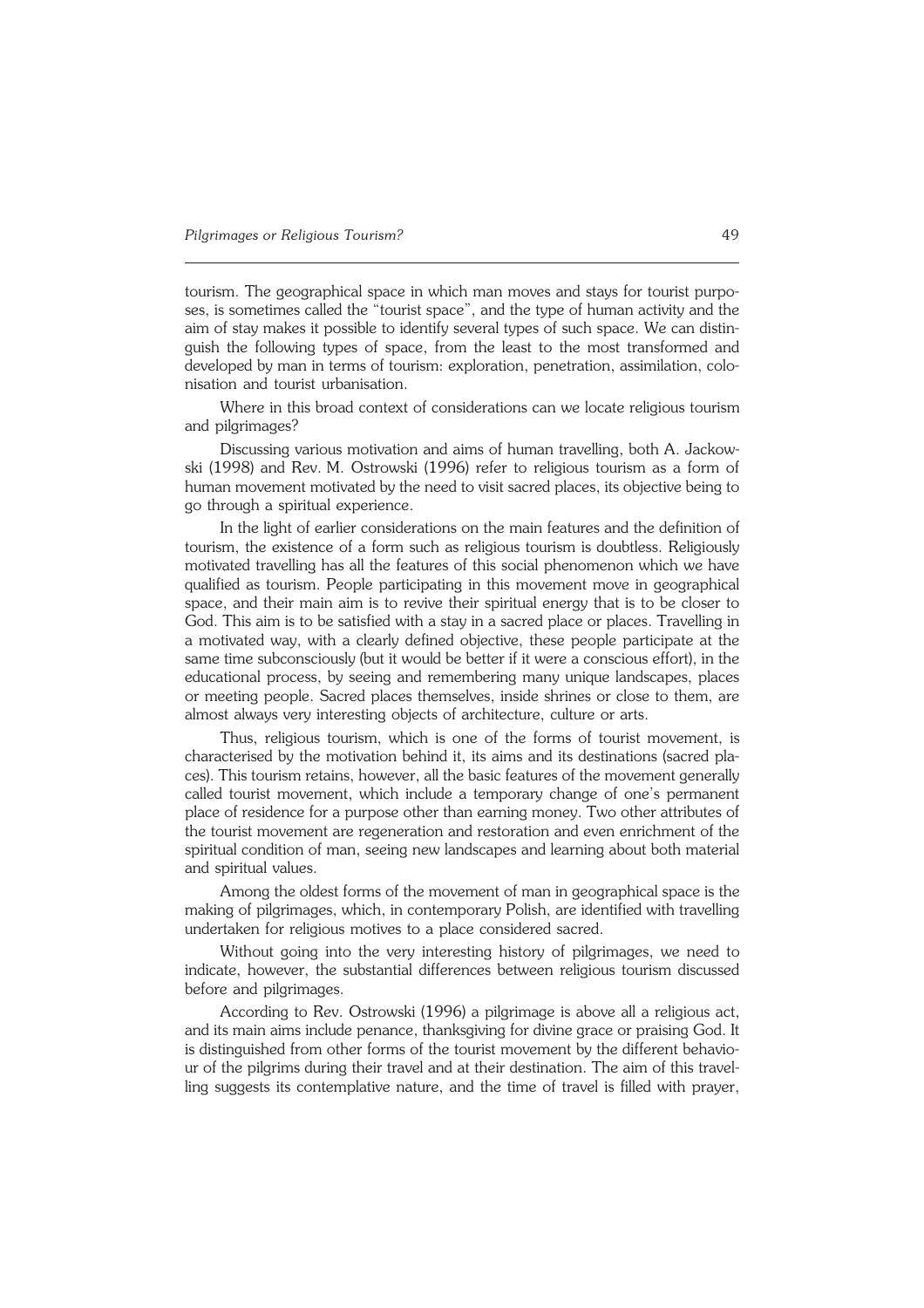solemn meditations and deep thoughts. Participation in a pilgrimage does bring spiritual revival to man and improves his psychic condition.

The pilgrimage movement has all the features of the contemporary tourist movement. It takes place in geographical space resulting in temporarily changing the place of one's permanent stay, there is a very specific motivation and objective involved and its effect is the regeneration of the psychic and spiritual condition of man.

What raises doubts in the discussions is the fact whether the educational ob− jective, which is one of chief attributes of tourism, is also pursued during pilgrima− ges. At this point I wish to give a negative answer to the question put by Jackowski (1998) "Can contemporary man going on a religious pilgrimage ignore the landsca− pes, cities and heritage places passed by?" I assert that he cannot, and, more importantly, does not do it. During a pilgrimage, going on foot or using some means of transport, a pilgrim who pursues his main objective which is a religious act, as if "incidentally" finds about the space of his travel, its natural, cultural and social aspects, and thus achieves the educational aim which is a determinant of the tourist movement. This is by no means the principal or most important objective, but its pursuit also enriches the pilgrim with new, previously unknown ideas.

In conclusion, I confirm that pilgrimage is a special form of religious tourism which, owing to its motive and objective, should keep its traditional name formed over centuries. There is nothing wrong, however, in including this form of specific travelling of people in the broadly understood social phenomenon, which consists in moving about and regenerating physical and psychic condition and which we generally call tourism. In the most general and simplified terms, this phenomenon results in the regeneration of contemporary man who, working hard and living intensively, from time to time has to "recharge his batteries", both physical and above all psychic. And he does it in his free time, practising various forms of to− urism, among which religious tourism, including pilgrimages, is becoming more and more common. This is also a clear indication that contemporary man, despite the development of technology and civilisation, feels the need, as never before, to "charge his spiritual batteries for further life", also by going on pilgrimages or par− ticipating in religious tourism in general.

## **References:**

Jackowski A.,1998

*Pielgrzymki = Turystyka pielgrzymkowa = Turystyka religijna? Rozważania termi− nologiczne* [Pilgrimages = Pilgrimage tourism = Religious tourism? Terminological con− siderations], "Turyzm", vol. 8, pp. 5−20.